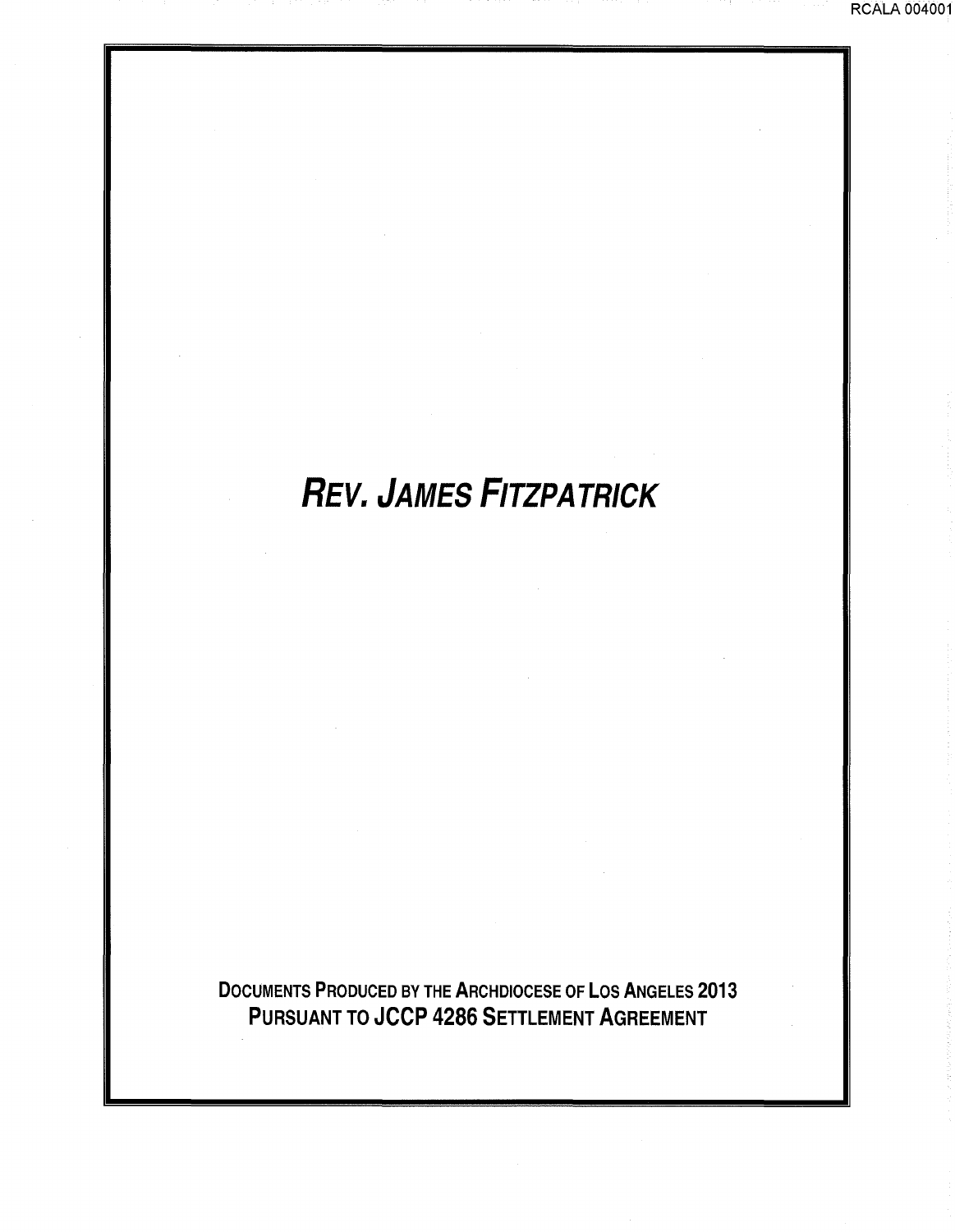## Vicar for Clergy Database

Clergy Assignment Record (Detailed)

## Rev James J. Fitzpatrick

**RCALA 00400** 

| <b>Current Primary Assignment</b>                      |                      |                |          |  |  |
|--------------------------------------------------------|----------------------|----------------|----------|--|--|
| Birth Date                                             | 8/1/1925             |                | Age:     |  |  |
| <b>Birth Place</b>                                     | Cork City, Ireland   |                | Deanery: |  |  |
| Diaconate Ordination                                   |                      |                |          |  |  |
| Priesthood Ordination                                  | 4/17/1954            |                |          |  |  |
| Diocese Name                                           |                      |                |          |  |  |
| Date of Incardination                                  |                      |                |          |  |  |
| Religious Community                                    |                      |                |          |  |  |
| Ritual Ascription                                      | Latin                |                |          |  |  |
| Ministry Status                                        | Deceased             |                |          |  |  |
| Canon State                                            | <b>Extern Priest</b> | Incard Process |          |  |  |
| <b>Begin Pension Date</b>                              |                      |                |          |  |  |
| Seminary                                               | Angelicum, Rome      |                |          |  |  |
| Ethnicity                                              | <b>Irish</b>         |                |          |  |  |
| <b>Fingerprint Verification and Safeguard Training</b> |                      |                |          |  |  |
| Date Background Check                                  |                      |                |          |  |  |
| Virtus Training Date                                   |                      |                |          |  |  |
|                                                        |                      |                |          |  |  |
| <b>Assignment History</b>                              |                      |                |          |  |  |

| Assignment                                                                                            |          | <b>Beginning Date Completion Date</b> |
|-------------------------------------------------------------------------------------------------------|----------|---------------------------------------|
| Deceased, Student at U.S.C. 1968-1971, no assignments. Died in Santa<br>Monica while vacationing.     | 8/6/1973 |                                       |
| Left Archdiocese                                                                                      | 7/6/1967 |                                       |
| Holy Name of Jesus Catholic Church, Los Angeles Associate Pastor<br>(Parochial Vicar), Active Service | 3/1/1966 | 7/5/1967                              |